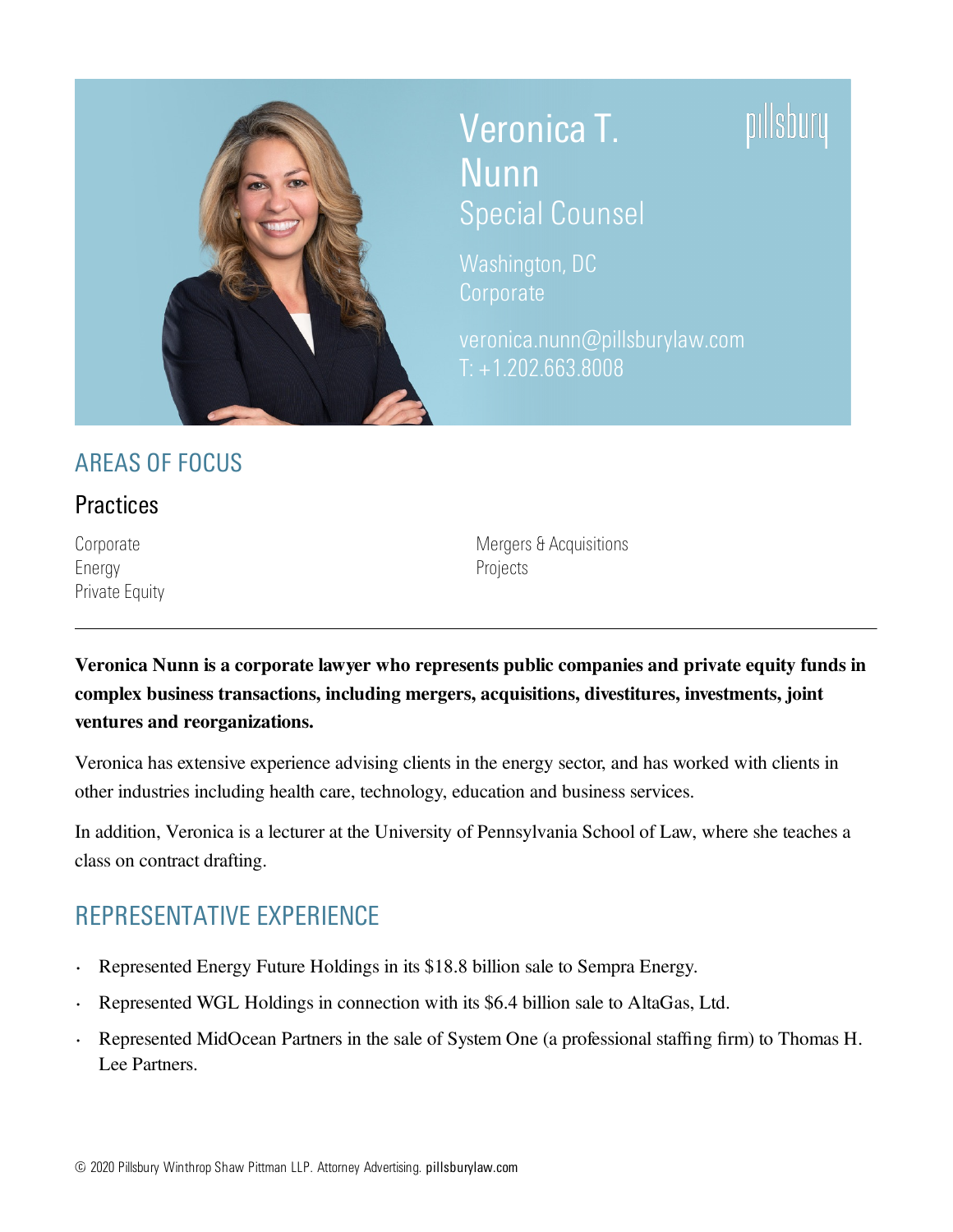- Represented an independent refiner in connection with the elimination of incentive distribution rights by its affiliated MLP in exchange for common units.
- Represented an NYSE-listed multi-national oil and natural gas services company in a cross-border sale of a division of its business.  $\ddot{\phantom{0}}$
- Represented a financial services firm in the consolidation of a multi-investor partnership.  $\bullet$
- Represented a national health care company in its sale to a strategic purchaser. ●
- Represented a commodity company in its sale to a private equity fund. ●
- Represented an independent oil refining company in its multibillion merger of equals.  $\ddot{\phantom{0}}$
- Represented an NYSE-listed applied technology company in a bolt-on acquisition. ●
- Represented a retail energy provider in its acquisition of a majority interest of an energy services company. ●
- Represented a private equity fund in the formation of a joint venture and its bid into Mexico's offshore oil auction. ●
- Represented a private equity fund in its \$1 billion exit from a medical data company. ●
- Represented Energy Future Holdings in its \$18.7 billion sale to NextEra Energy and the separation of its operating businesses. ●
- Represented Southcross Holdings LP, a gas gathering, compression and transportation holdco, and its subsidiaries (including Southcross Energy Partners L.P.) in the implementation of its restructuring through a pre-packaged Chapter 11 bankruptcy—the first sponsor-backed, prepackaged bankruptcy in the oil and gas industry. ●
- Represented a private investor in connection with the acquisition of interests in an E&P joint venture. ●
- Represented the Blackstone Group in connection with the formation of the Vine Oil & Gas joint venture and the subsequent purchase of Haynesville Shale assets from Royal Dutch Shell. ●
- Represented EIG Global Energy Partners in its definitive agreement to invest \$1 billion in Breitburn Energy Partners LP, through the purchase of \$650 million of senior secured second lien notes and \$350 million of perpetual convertible preferred units. ●
- Represented an Alaska regional corporation in forming a joint venture gas storage company. ●
- Represented an MLP in its acquisition of a storage facility with millions of barrels of capacity and its related rail facilities. ●
- Represented Strayer Education in its \$1.9 billion merger of equals with Capella Education Company. ●
- Represented an ASX-listed technical service provider in its acquisition of a privately held oil and gas